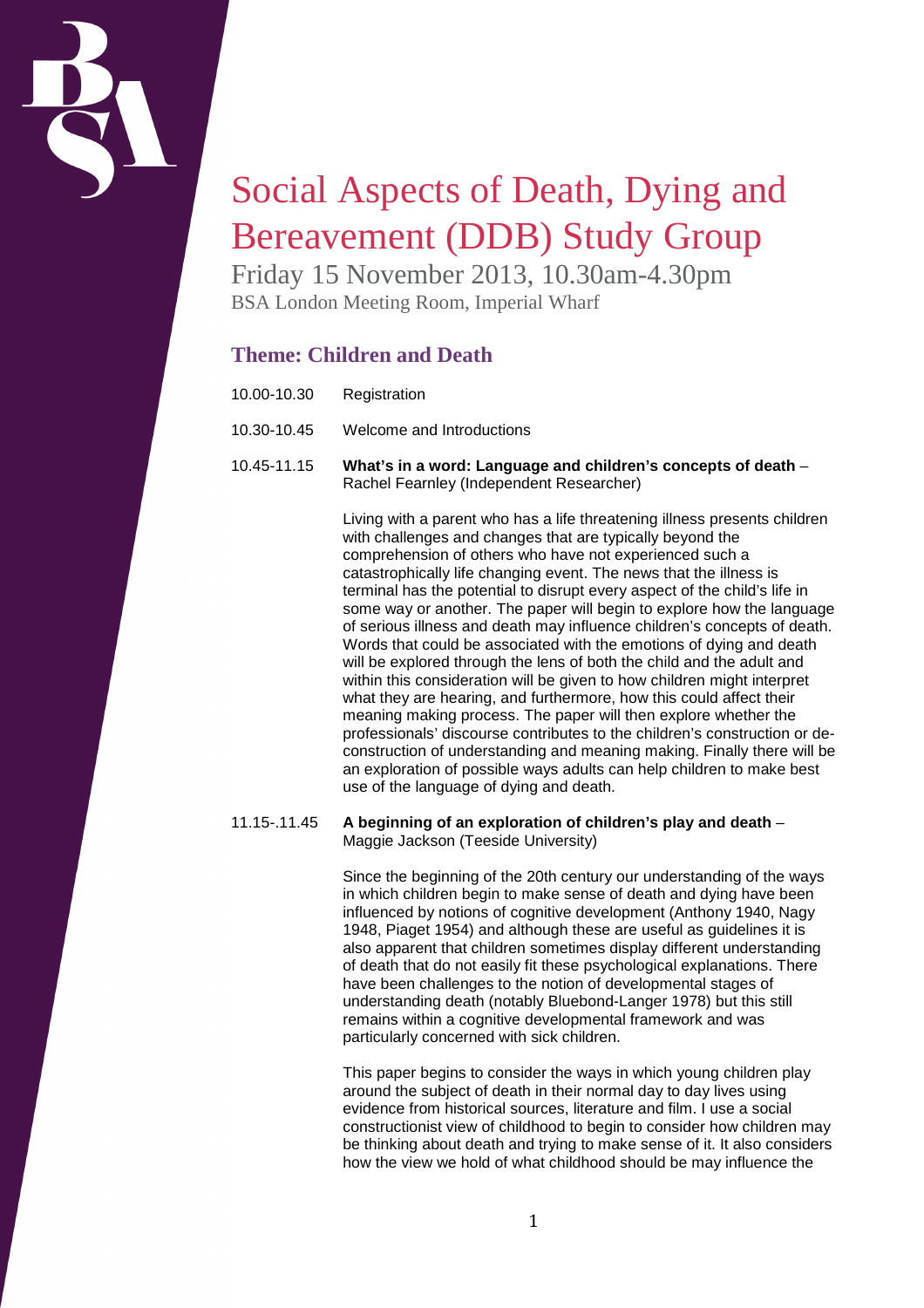way children's play around death has not been noticed or actively discouraged.

My particular interest is in death education and how we begin to talk to children about death and dying as a "normal" part of life (Jackson and Colwell 2002). The exploration of children's every day play may be a useful way in which to help develop this idea further.

#### 11.45-12.15 **A generative metaphor: Dying and death in young children's imaginative play** – Rachel Rosen (Institute of Education)

Dying and death in children's imaginative play is often subjected to literal interpretation, seen as evidence of meaning-making about death or a form of catharsis, and by corollary, a window into children's fears and pre-occupations. Viewed in this light, children's enactment of uncaused and reversible deaths in ludic activity is considered a 'misunderstanding' or evidence of developmental 'immaturity'. In this paper, however, I will argue that such an interpretation fundamentally misplaces the contestive and transformational characterisation of play offered in sociological accounts.

Drawing on data generated in an ethnographic study about children's death and violence play at a children's centre in a low-income community in West London, I will suggest that dying and death in children's play can best be understood figuratively. The death trope was used extensively and served as a generative metaphor in the setting, with its everyday world characteristics provoking relatively stable responses in the face of uncertainties and ambiguities encountered in ludic activity more generally. In particular, the use of the death trope made intimate, caring touch between children permissible, rather than just a by-product of small play spaces filled with many bodies.

The implications of these findings for multi-generational acts of caring in times of bereavement and death will be considered.

12.15-13.00 Lunch (provided)

#### 13.00-13.30 **Young people's encounters with death: a normal or troubling childhood experience?** – Jane McCarthy (Open University)

Research on children's experiences of death focuses preponderantly on the minority who have experienced parental or, less commonly, sibling death (Ribbens McCarthy, 2006). At the same time, the overwhelming majority of young people report experiencing a significant bereavement before the age of 16 (Harrison and Harrington, 2001). Whether bereavement is usefully seen as a 'normal' feature of childhood, however, goes beyond the question of statistical prevalence, implicating understandings of childhood as an institutionalised phase of the life course, underpinned by notions of innocence and vulnerability. Thus 'childhood' has arguably become idealised in affluent developed societies, raising high expectations of freedom to be an innocent 'child'. protected from the harsher realities of life. From this perspective, bereavement is seen to undermine – even destroy – the possibilities for a 'proper childhood'. The presence of death during contemporary childhood may thus present an anachronism that makes it hard to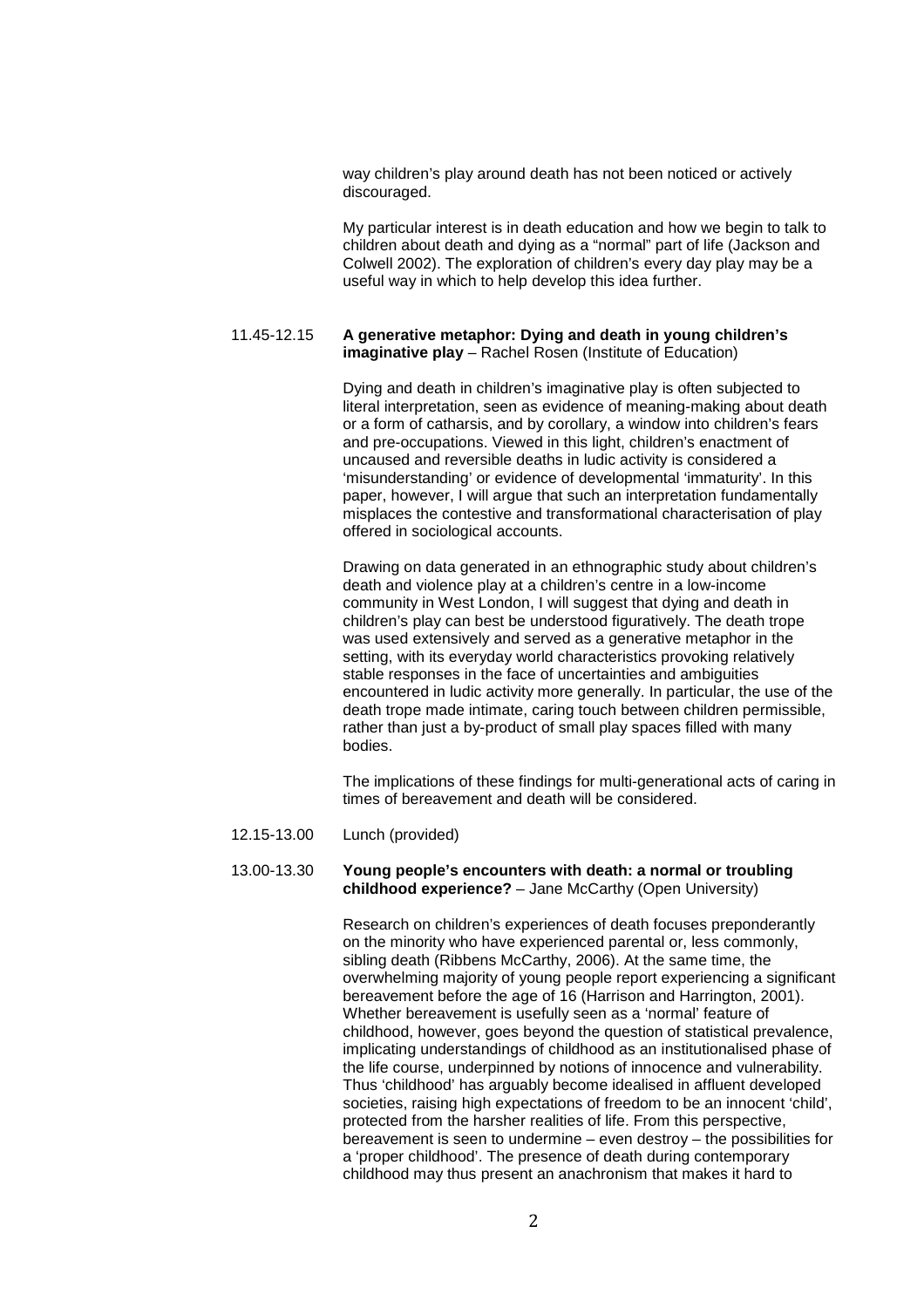acknowledge. This points to the more general question of whether 'troubles', of one sort or another, might usefully be seen as a 'normal' – expected and expectable – part of the lives of young people (Ribbens McCarthy et al, 2013). Are troubles an endemic and perennial feature of human experience in general, and children's lives in particular, with which better preparation and more realistic expectations would help to cope? And at what point do 'normal troubles' entail suffering for which interventions might be seen to help? What are the implications of such questions for deaths encountered during the early years of life?

#### 13.30-14.00 '**We're ok with death': Young people talk about the end of life** – Sarah Coombs (University Campus Suffolk)

This work represents the voices of 29 young people aged between 10 and 17, who volunteered to come together in small self-selected friendship groups and talk about the presence of death in their everyday lives. They placed individually chosen household objects that evoked death for them in shoeboxes and brought them to the discussion groups. The artifacts were many and varied, and elicited a wide exploration of the topic.

The study sits within the 'new sociology of childhood' paradigm; situating these young people as active social agents, experts in their own social worlds, and having rights both to participate and have their voices heard. Equally, an approach, premised upon doing no harm and a 'feminist ethic of care' were important.

Kastenbaum and Fox (2007) argued that adults assume young people do not, cannot and should not think about death. These findings challenge this notion by revealing a lively engagement with the topic from a number of distinct perspectives. Initially, media sources were used to inform young people's thoughts on, and responses to death, but many of these were challenged as unauthentic. Personal narratives of loss, and memories of loved ones revealed a variety of encounters with deaths, the stories being told in an array of vibrant, amusing and emotive ways. Similarly, death was explored through religious and scientific frameworks that highlighted the rich and changing views of these young people. Such shifting and exciting vistas are a previously undiscovered part of young people's lives and situate them in a landscape not often associated with childhood.

#### 14.00-14.30 **Experiences of grief and bereavement of children orphaned in the context of the HIV epidemic in Namibia** – Mienke van der Brug (VU University Amsterdam)

It is estimated that 15 percent of the child population in Namibia is orphaned; half of this group is believed to be orphaned by AIDS. Until 2005/2006, before antiretroviral therapy was available on a large scale in Namibia, many children lost one or both parents to AIDS. Most of these orphans are taken care of by the extended family, and stay with their grandmothers, aunts, or great aunts. This paper pays attention to how these orphans experience grief and bereavement, and to caregivers' perceptions of children's bereavement. Research took place during a year and a half in northern Namibia with 20 children aged 9-11 years, 14 adolescents, and their caretakers. Focus group discussions, individual interviews and child orientated methods such as drawings were used. Caregivers' perspectives are based on the idea that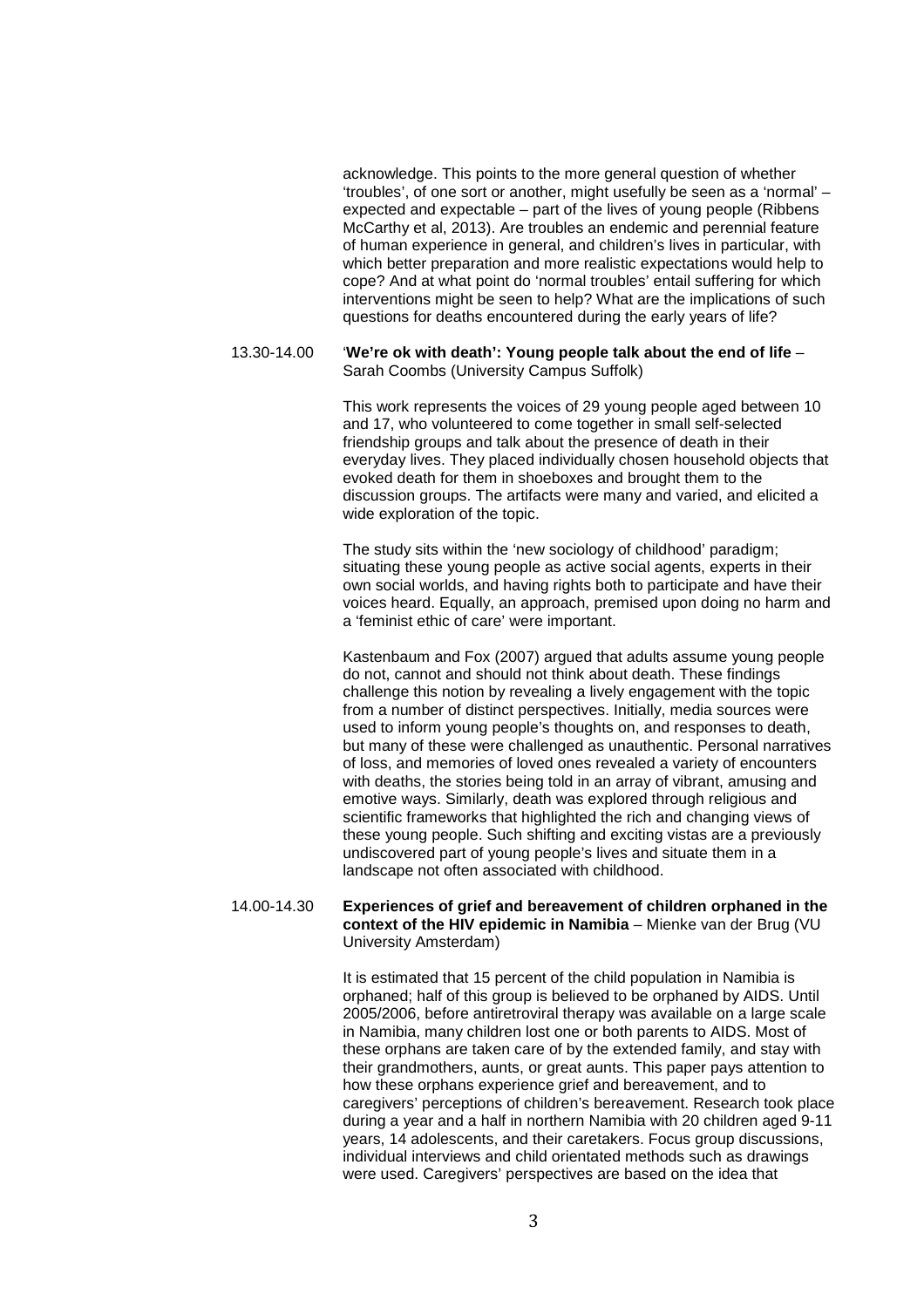children should accept their situation, and believe that stop thinking about their parents will help the child to move on. Children are generally only allowed to openly grief for a short period of time, and there is little openness in talking about the deceased parents. Children's experiences of grief and bereavement are often related to their living circumstances; children report an increased thinking about their parents when not treated well in the foster households, and mention the loss of support and attention. Children would like to receive information about their parents, but also mention their fear of nightmares when talking about their parents.

- 14.30-15.00 Tea and Coffee
- 15.00-15.30 **Conceptualising Adult Orphans** Rosaline S. Barbour (Open University), Carol Komaromy, Bethany Morgan-Brett, & Michael Barbour

This paper reports on a scoping literature review which raises several questions as to how we define orphanhood and, indeed, the status of being a child. Can we still be considered adults if both our parents are still alive? Are there more similarities than differences between the experience of losing a parent as a child and losing a parent as an adult? The impact of a parental death can have profound consequences for sibling relationships, causing issues from childhood to resurface and blurring the distinction between adult and childhood family relationships. Loss of grandparents may also produce shifts in relationships between adult children and their own children. This all suggests that we should perhaps reconsider what exactly we mean by the category of 'childhood' in the context of parental death.

### 15.30-16.00 **Developing a tool to measure the effectiveness of child bereavement services** – Alison Penny (Childhood Bereavement Network)

Increasingly, UK child bereavement services are being asked to evidence the changes that they bring about for children and young people (Rolls, 2007), yet practitioners and managers say that they lack an appropriate tool that they can use to do this routinely. The use of measures of anxiety and depression to measure change is an indicator of how grief is often pathologised (Currier et al 2007). It could account for the relatively disappointing results of studies which use such tools to measure change in children who were not showing high levels of mental health problems, but nevertheless may have benefited from services in other ways (Stokes 1997; Christ 2005; Currier et al 2007; Rosner 2010).

The development of clinically appropriate tools for measuring outcomes that are directly related to child bereavement service aims has been consistently identified as one of the most important tasks for the field (Stokes, 1997; Christ 2005; Rolls 2007; Rosner 2010). Rolls recommended services work together to identify core clinical outcomes of service provision as the first step to identifying or developing an appropriate tool (2007).

This presentation will report findings from focus groups with key stakeholders (Smith and Cantley 1985) in child bereavement services